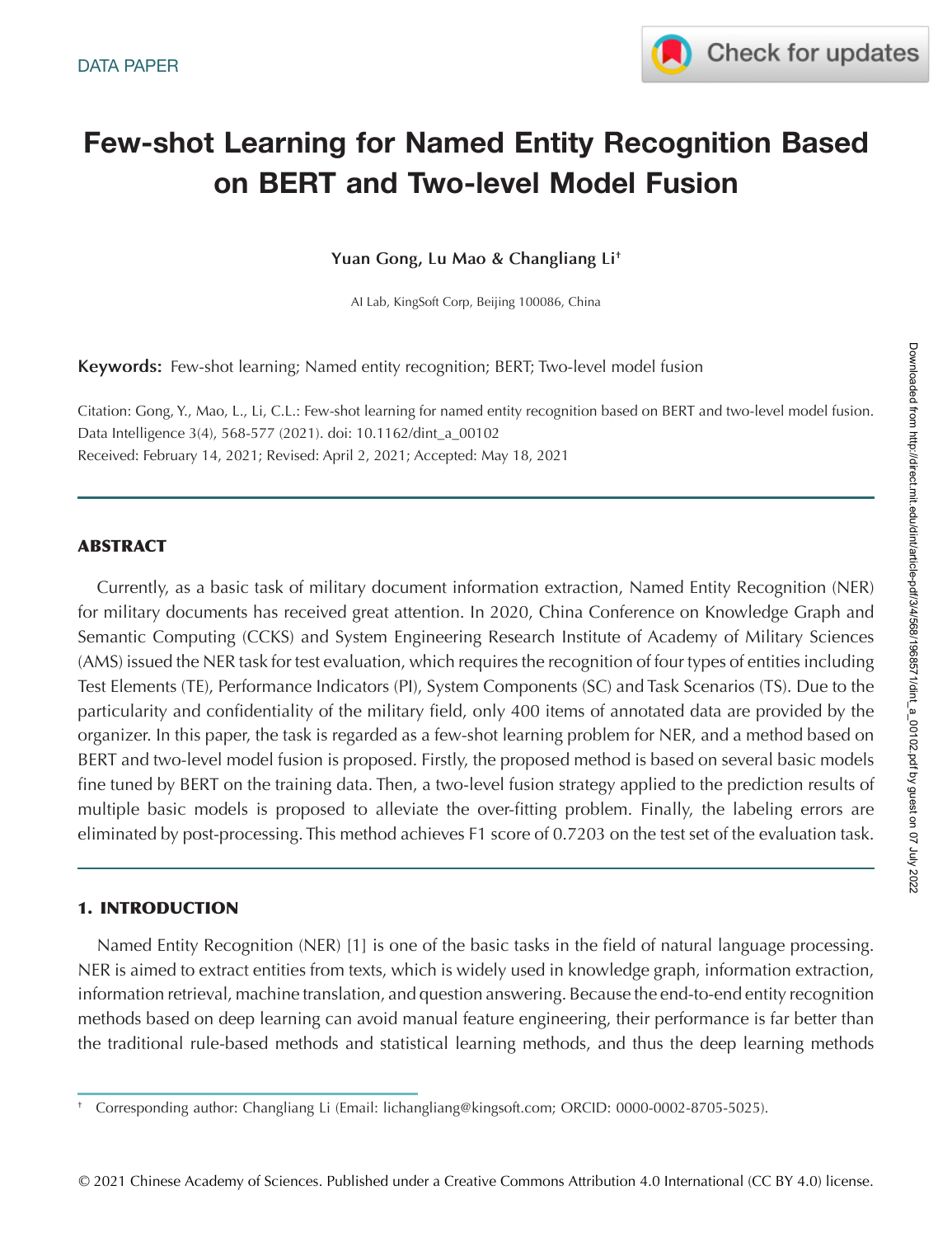have become the mainstream solutions for NER. Among them, BERT [2] has achieved excellent results in NER task because of its strong feature extraction ability.

In recent years, with the development of information technology, the military data such as documents about military equipment and test evaluation present an explosive growth. How to automatically obtain effective information from these military documents has become an urgent problem. As a basic task of military document information extraction, NER for military documents has received great attention. However, due to the difficulty and the cost of data collection and annotation, NER for military documents still needs further research and improvement.

In order to promote the technology of NER in the field of military test and evaluation, China Conference on Knowledge Graph and Semantic Computing (CCKS) and System Engineering Research Institute of Academy of Military Sciences (AMS) released the NER task of test evaluation in 2020, which required the recognition of four types of entities including Test Elements (TE), Performance Indicators (PI), System Components (SC) and Task Scenarios (TS). In this task, due to the particularity and confidentiality of the field, only 400 labeled data were published.

We regard NER as a typical sequence labeling task. In this paper, the BIO (Begin, Inside, Outside) character-level annotation format is used to label the text data. Specifically, let TE denote test elements, PI denote performance indicators, SC denote system components, and TS denote task scenarios. Thus the total number of labels is label\_num = 9, including B label, I label of four types of entities, and one O label. For example, Figure 1 shows the BIO labels of the sentence "美军正在测试一款新型电磁导轨炮,可以约 7240千米/小时的速度发射弹药." (which means "the U.S. military is testing a new electromagnetic rail gun, which can fire ammunition at a speed of about 7240 km/h.").

|  |  |  |  |  | 美 军 正 在 测 试 一 款 新型 电 磁 导 轨 炮 , 可 以 约 7 2 4 0 千 米 / 小 时 的 速 度 发 射 弹 药 。                              |  |  |  |  |  |  |  |  |  |  |  |  |  |
|--|--|--|--|--|-----------------------------------------------------------------------------------------------------|--|--|--|--|--|--|--|--|--|--|--|--|--|
|  |  |  |  |  | 0 0 0 0 0 0 0 0 0 0 B-TEI-TEI-TEI-TEI-TEI-TEI- 0 0 0 0 0 0 0 0 0 0 0 0 0 0 B-PII-PI 0 0 B-SC I-SC 0 |  |  |  |  |  |  |  |  |  |  |  |  |  |
|  |  |  |  |  | Figure 1. The BIO labels of an example of training data.                                            |  |  |  |  |  |  |  |  |  |  |  |  |  |

In this paper, we proposed a few-shot learning for NER based on BERT and two-level model fusion. In the training phase, we used the basic models,  $BERT + CRF$  [3] and  $BERT + Bi-LSTM + CRF$  [4], to fine tune on the training data set. In the prediction phase, we first used the fine-tuning results of multiple basic models, then in order to alleviate the over-fitting problem, and we proposed a two-level fusion strategy composed of logit fusion and differentiation fusion to improve the prediction performance of the model. Finally, the labeling errors were eliminated by post-processing. This method achieved F1 score of 0.7203 on the test set of the evaluation task.

The contribution of our work is that we proposed a general NER method which can be easily transferred to other scenarios, especially for those with small data set. The traditional way for few-shot learning usually expands training data by pseudo-labeling unlabeled data. Instead, we considered combining logit fusion with differentiation fusion strategy to correct the over fitting problem caused by small samples. The evaluation results showed the effectiveness of the proposed method.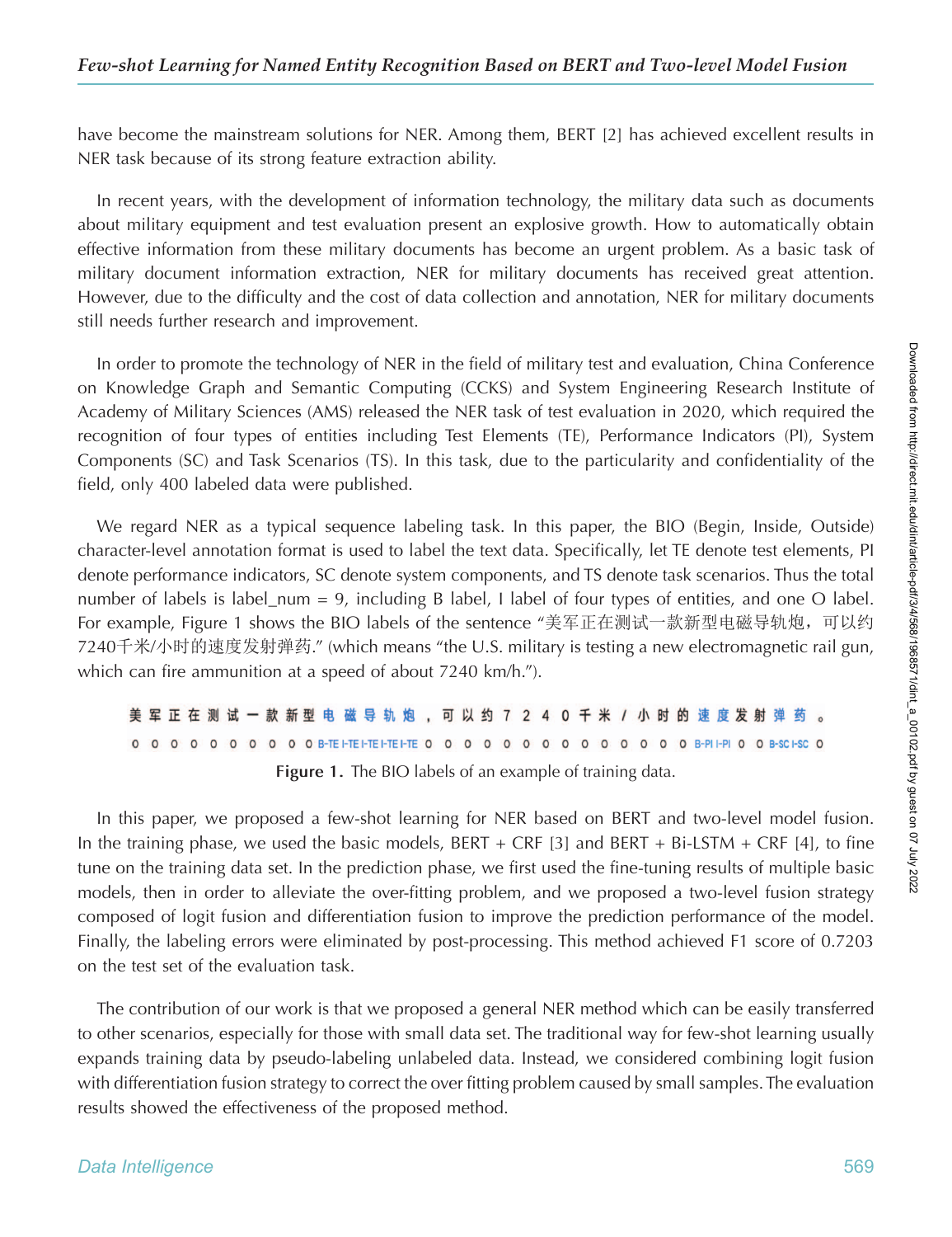## **2. RELATED WORK**

The main methods of NER include rule-based methods, statistical learning and deep learning:

NER based on rules and dictionaries relies on a lot of prior knowledge, and thus the labor cost is extremely high. In addition, it also has the disadvantages of low efficiency and weak portability [5].

NER based on statistical learning can avoid the need for manual rule construction. The common methods include Maximum Entropy Model [6], Hidden Markov Model [7], Support Vector Machine [8] and Conditional Random Field [9]. However, these methods rely on predefined features. Feature engineering is not only expensive but also related to specific domains, so the generalization and migration ability of the methods is weak [10].

The end-to-end models based on deep learning can avoid manual feature engineering and mine deep features, which is the current research focus. The Recurrent Neural Network and its variant models [11] as well Convolutional Neural Network and its variant models [12] are widely used in NER tasks. In recent years, the pre-trained word embedding technology has received more and more attention [13]. Among them, the BERT pre-trained language model was released by Google AI team in 2018 [2]. In essence, BERT is a feature representation with strong generalization ability trained by self supervised learning on massive unlabeled corpus, which can extract semantic information of text in a deeper level. As a result, the pre-trained BERT model can be fine-tuned with additional output layers to create state-of-the-art models for a wide range of NLP tasks.

## **3. THE PROPOSED APPROACH**

As shown in Figure 2, in the training phase, firstly, the input text was cleaned and pre-processed to correct error and inconsistent data labeling. Then, the basic models, BERT + CRF and BERT + Bi-LSTM + CRF, were used to fine-tune on the pre-processed training data set. In the prediction phase, the input text was also first pre-processed, and then the training results of the basic models were used for prediction. In order to alleviate the over-fitting problem, we proposed logit fusion to improve the quality of prediction results, and differentiation fusion to improve the prediction ability. Finally, erroneous entities, nested entities, and adjacent entities were eliminated by post-processing, and thus the final prediction results were generated.

## *3.1 Data Pre-processing*

Through statistical analysis, we found that there was a lot of noise in the original training data set, such as the spaces, question marks and other characters shown in Figure 3(a), and there were also problems of error and inconsistent labeling in the corpus. In this paper, the text of training data and test data was cleaned by pre-processing, including unifying character encoding, double-byte to single-byte, removing noise characters, and correcting entity position. For example, the pre-processing result of a labeled sentence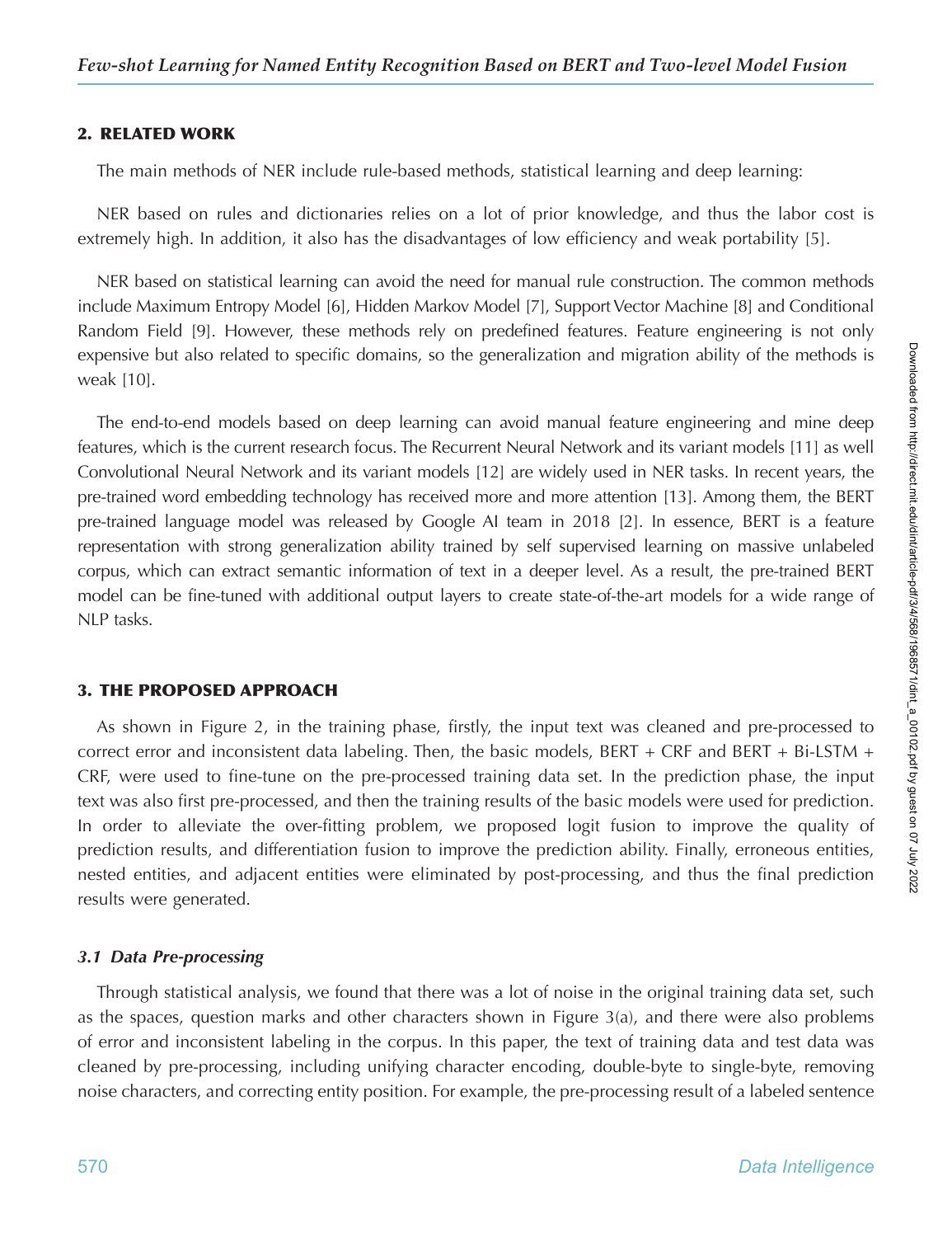

Figure 2. The flow diagram of prediction stage.

"印 军发明一款新型电磁炮,可以约 5240千米/小时的(速度)发射弹药?\r\n\r\n" (which means "The Indian Army invented a new type of electromagnetic gun that can fire ammunition at a speed of about 5240 km/h.") is shown in Figure 3.

```
Example :
    "originalText": "印 军发明一款新型电磁炮,可以约 5240千米/小时的 (速度) 发射弹药?\r\n\r\n",
    "entities": [{"label_type": "TE","overlap": 0,"start_pos": 10,"end_pos": 12},
    {"label_type": "PI","overlap": 0,"start_pos": 28,"end_pos": 31},
    {"label_type": "SC","overlap": 0,"start_pos": 34,"end_pos": 35}]
\mathcal{E}(a) Raw data instance
\{"originalText": "印军发明一款新型电磁炮,可以约5240千米/小时的(速度)发射弹药。",
    "entities": [{"label_type": "TE","overlap": 0,"start_pos": 9,"end_pos": 11},
    {"label_type": "PI","overlap": 0,"start_pos": 26,"end_pos": 29},
    {"label_type": "SC","overlap": 0,"start_pos": 32,"end_pos": 33}]
\mathcal{E}(b) Pre-processed data instance
```
**Figure 3.** Examples of data pre-processing results.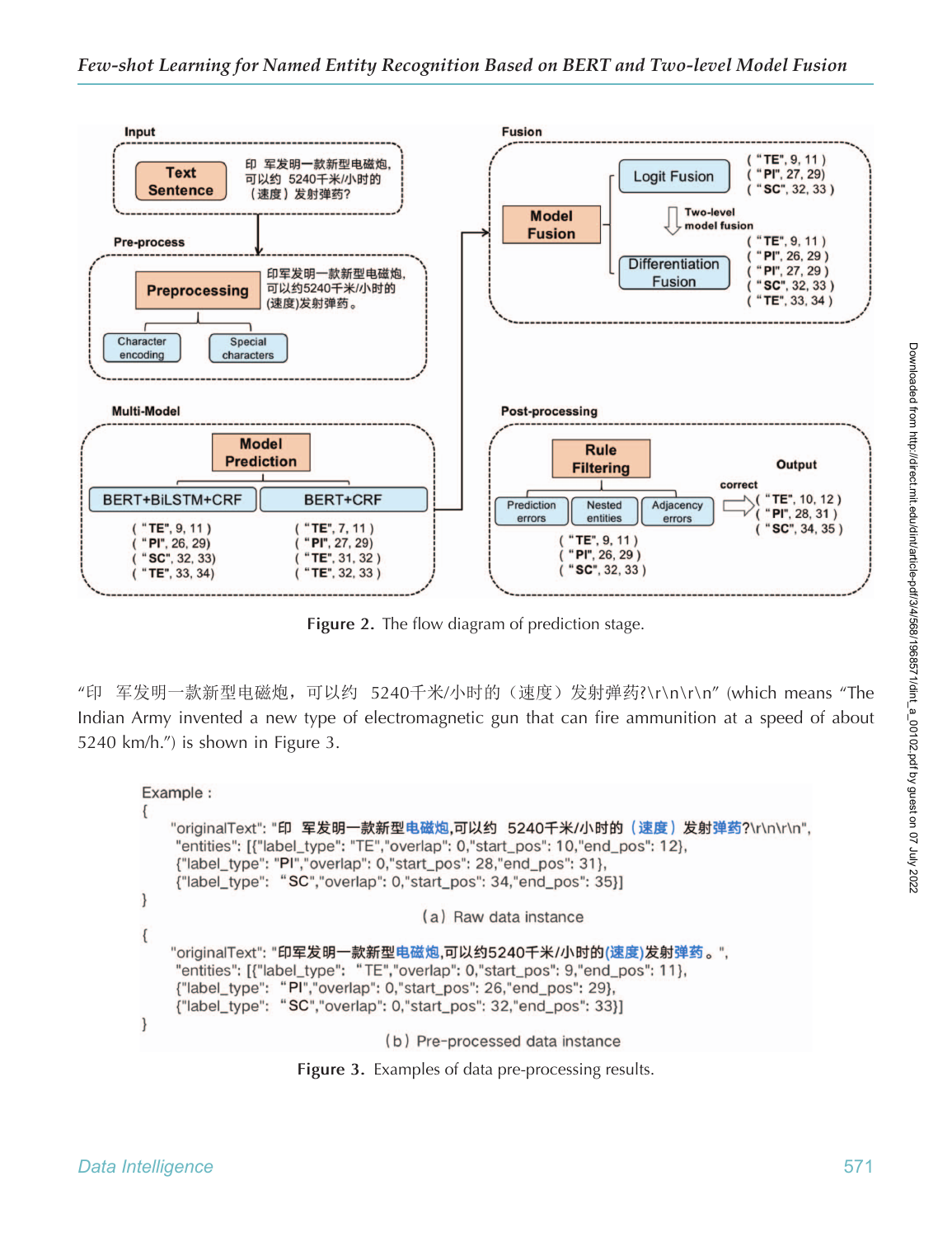### *3.2 Basic Models*

When selecting basic models, we have tried the models of BERT + CRF, BERT + Bi-LSTM + CRF, BERT + BIGRU + CRF [14], and BERT + IDCNN + CRF [15]. We finally selected BERT + CRF and BERT + Bi-LSTM + CRF as the basic NER models owing to their prediction ability.

#### *3.2.1 BERT + CRF*

BERT was used to output vector representation of deep features, and CRF was used as downstream task layer to generate sequence labeling results. Through the fine-tuning of BERT on training data, the vector representation combined the linguistic knowledge contained in the pre-trained model with the task knowledge contained in the NER training data. Besides, CRF can capture the conditional transition probability between different tags, so as to alleviate the logic error in entity tag sequence in the prediction process, such as I tag following O tag.

### *3.2.2 BERT + Bi-LSTM + CRF*

Based on the BERT+ CRF model, a Bi-LSTM layer was added to the encoding layer between BERT and CRF. The Bi-LSTM can further transform and map the feature vectors output by BERT to extract more diverse context features.

#### *3.3 Model Fusion*

BERT + CRF model and BERT + Bi-LSTM + CRF model always face the over-fitting problem when training data are small. Therefore, this paper proposed a two-level fusion strategy applied to the prediction stage to improve the performance of the model.

### *3.3.1 Logit Fusion*

In the prediction phase, for a specific input text, the output of the encoding layer of a basic model is a logit matrix *M*, and its dimension is *max\_seq\_length* \**label\_num*, where *max\_seq\_length* is the maximum length of the text and *label\_num* is the number of NER tags.

Let the logit matrixes of the two models be  $M_1$  and  $M_2$ , respectively. Based on that, the weighted fusion result of the logits is as follows (Equation (1)):

$$
M = \alpha M_1 + \beta M_2 \tag{1}
$$

where α and β are real numbers, which represent the weight given to *M*<sub>1</sub> and *M*<sub>2</sub>, respectively. α and β are assigned empirically. Specifically, the basic model with better performance will be given higher weight to enhance its influence in the fusion results. Furthermore, the logit fusion of the above two basic models can be extended to multiple basic models.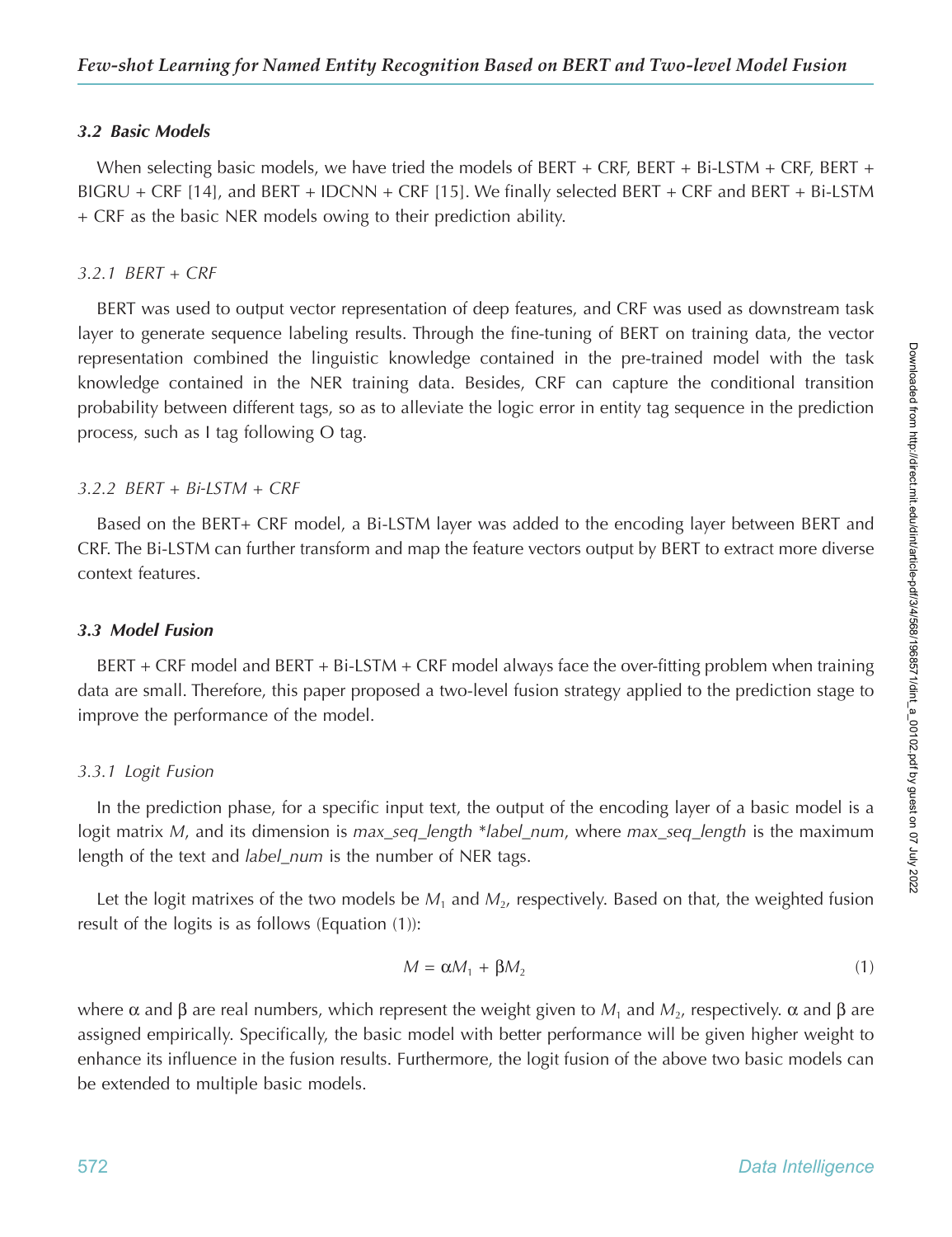# *3.3.2 Differentiation Fusion*

Differentiation fusion aims at multi-group prediction results, which can be fused by intersection, union or voting. We chose union as the second level fusion strategy, so that multi-group results can complement each other and improve the recall of prediction. However, this fusion, at the same time, may cause some conflict problems such as nested entities.

# *3.4 Post-processing*

As mentioned above, the differentiation fusion may cause the problem of nested entities, and the prediction results of basic models may contain some errors. In order to improve the accuracy of the prediction results, the correction rules as follows were used for post-processing:

- (1) Aiming at the problem of nested entities in prediction results, we kept longer entities and removed the nested ones;
- (2) Aiming at the problem of adjacent entities in the prediction results, we considered the categories of the entities. If their categories were the same, they would be merged into one long entity; otherwise all adjacent entities would be retained;
- (3) We deleted the entities with obvious errors in the prediction results, such as entities with incomplete brackets, or entities ending with ',' and other punctuations.

# **4. EXPERIMENTS AND ANALYSIS**

# *4.1 Data Set*

CCKS2020 NER task for test evaluation contained four types of entities, including TE, PI, SC and TS. The official organization provided 400 training data. In the process of model training, for the needs of model optimization and hyper-parameter selection, we randomly selected 90% samples from 400 training data as training set and the rest as validation set.

# *4.2 Experimental Setup*

For basic models, we mainly trained two versions of BERT+ CRF, namely BERT + CRF-1 and BERT + CRF-2, and one version of BERT + Bi-LSTM + CRF. Theoretically, the introduction of more new models was conducive to learning more diversified feature representation, so as to improve the expression effect of model integration. The basic parameters of each model were shown in Table 1.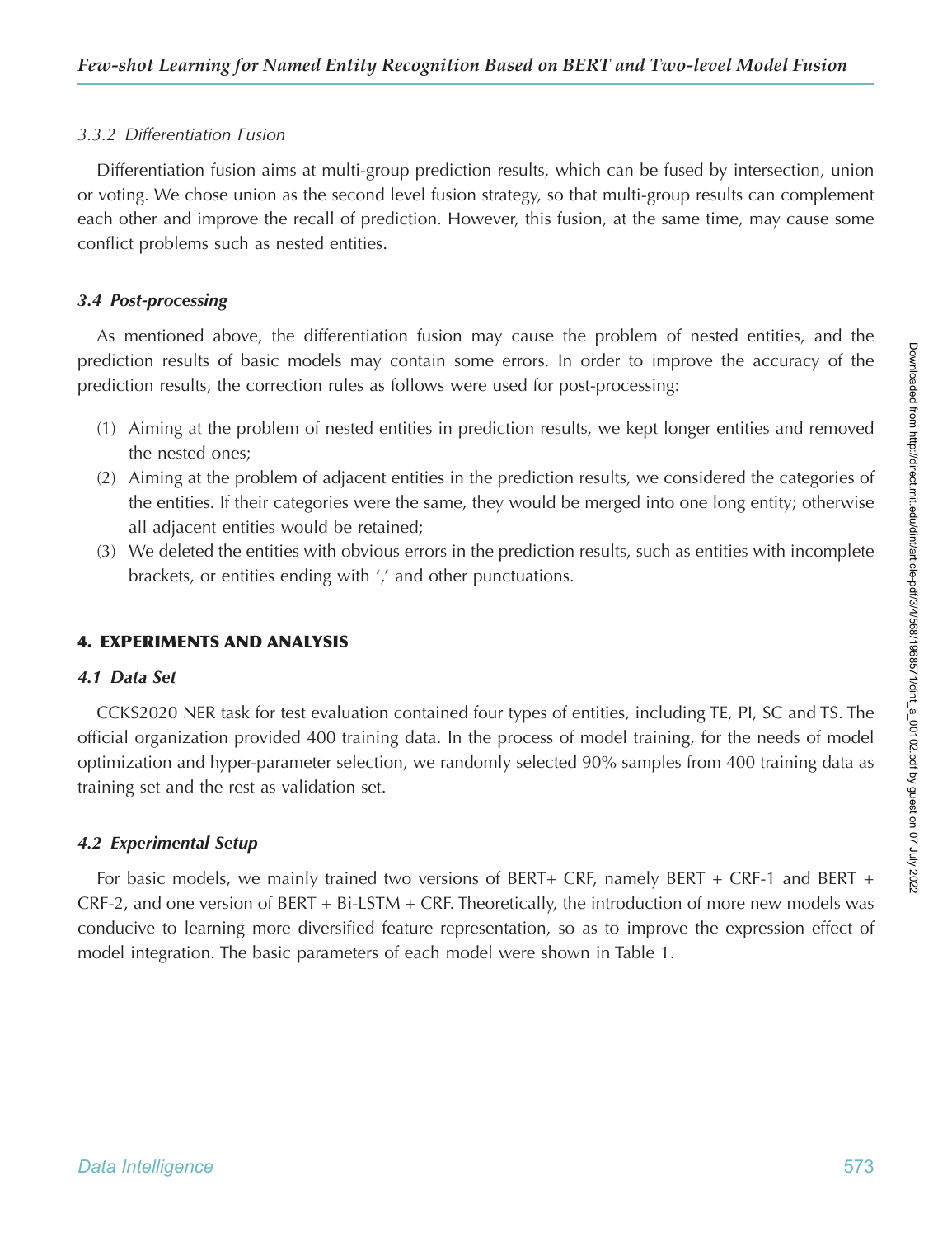|                                                        | BERT+CRF-2 | BERT+Bi-LSTM+CRF |  |  |  |  |  |  |
|--------------------------------------------------------|------------|------------------|--|--|--|--|--|--|
| 320                                                    | 300        | 300              |  |  |  |  |  |  |
| 9                                                      | 9          | 9                |  |  |  |  |  |  |
| 4                                                      | 4          | 4                |  |  |  |  |  |  |
| 0.4                                                    | 0.5        | 0.3              |  |  |  |  |  |  |
|                                                        |            | 128              |  |  |  |  |  |  |
|                                                        | 1024       |                  |  |  |  |  |  |  |
| Adjusted dynamically, adjusted every 10 epochs,        |            |                  |  |  |  |  |  |  |
| learning_rate<br>5e-5, 3e-5, 2e-5, 1e-5, 5e-6 and 1e-6 |            |                  |  |  |  |  |  |  |
| 100 times of learning-rate of BERT layer               |            |                  |  |  |  |  |  |  |
| Adam                                                   |            |                  |  |  |  |  |  |  |
| 60                                                     |            |                  |  |  |  |  |  |  |
|                                                        | BERT+CRF-1 |                  |  |  |  |  |  |  |

**Table 1.** The parameter setting of basic models.

In this paper, we chose the large Chinese version of roberta wwm<sup>®</sup> as the basic BERT pre-trained language model, which contained 24 block layers, 16 multi-head attention layers and outputed 1,024 dimensional feature vectors. The learning rate of model training was adjusted dynamically, and the learning rate was adjusted every 10 epochs. The model trained 60 epochs. CRF layer and BERT layer were trained with different learning rates. In this method, the learning rate of CRF layer was 100 times of that of BERT layer, and Adam optimization algorithm was used for iterative training. In the logit fusion stage, two basic models fusion and three basic models fusion were used, and the weight parameters were (1.1, 0.9) and (0.4, 0.3, 0.3), respectively.

# *4.3 Results Analysis*

In order to further analyze the effectiveness of the proposed strategy in practical application, we compared the experimental results of online test data sets with logit fusion strategy, differentiation fusion strategy and post-processing correction strategy, as shown in Table 2.

| Method                                                   | F1 score |
|----------------------------------------------------------|----------|
| BERT+CRF-1                                               | 0.683    |
| BERT+CRF-2                                               | 0.686    |
| BERT+Bi-LSTM+CRF                                         | 0.699    |
| Logits-2 (BERT+CRF-1 and BERT+Bi-LSTM+CRF)               | 0.705    |
| Logits-3 (3 basic model merge)                           | 0.708    |
| Differentiation fusion (Logits-2+Logits-3)               | 0.714    |
| Rule post-processing (Based on two-level fusion results) | 0.720    |

|  | Table 2. On-line test results. |
|--|--------------------------------|
|  |                                |

<sup>&</sup>lt;sup>®</sup> https://github.com/ymcui/Chinese-BERT-wwm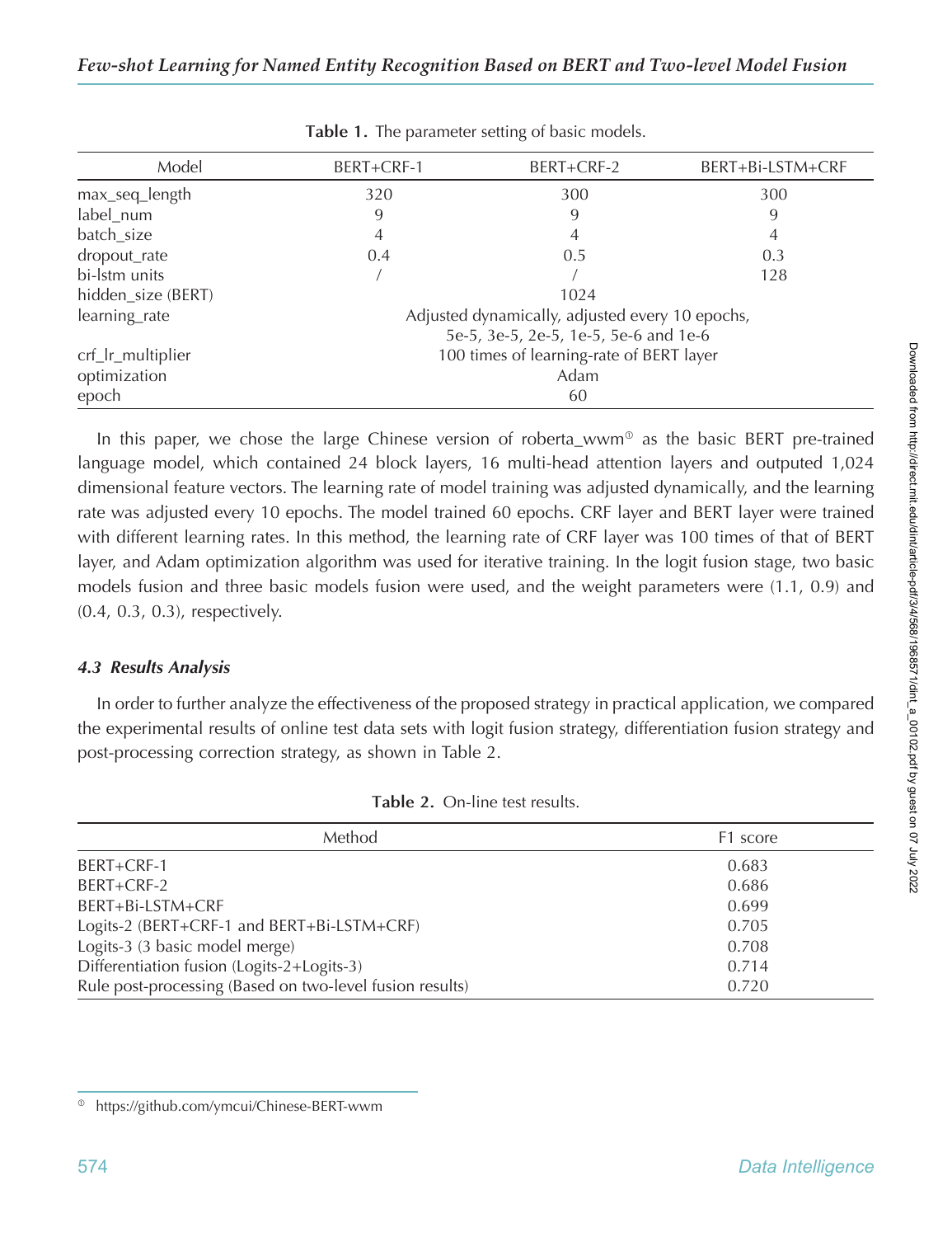It can be seen from the experimental results in Table 2 that in the scene of small sample NER, the twolevel fusion strategy proposed in this paper was significantly improved compared with the basic models based on BERT. As shown in Figure 2, due to the lack of training data, the prediction results of the basic model may arise various problems, such as boundary errors of entities and type prediction problems. Thus, we considered using the logit fusion strategy to correct the problems caused by small samples. Compared with the F1 score of the basic model recognition results, after the first level logit fusion, the F1 score was improved by about 0.83%. Considering the difference of the prediction results of different models, we adopted the method of fusion differentiation fusion to improve the recall rate. As a result, after the second-level union fusion, the F1 score was improved by about 1.52%. However, fusion differentiation may cause the problem of nested entities, so we designed a rule of filtering for post-processing correction to improve the accuracy of the prediction results. The F1 score of the final online result of the method proposed reached 0.7203.

## **5. CONCLUSION AND FUTURE WORK**

This paper proposed a few-shot learning for NER based on BERT and two-level model fusion, which can effectively alleviate the over-fitting problem in the process of deep model when training data are small, and improve the prediction performance of basic models. Finally, the F1 score of the evaluation task is 0.7203. In the future, we will focus on how to better solve the problem of entity recognition with small training data, and focus on improving the accuracy and generalization of the NER models.

# **ACKNOWLEDGEMENTS**

We thank China Conference on Knowledge Graph and Semantic Computing (CCKS) and System Engineering Research Institute of Academy of Military Sciences (AMS) for data support.

# **AUTHOR CONTRIBUTIONS**

C.L. Li (lichangliang@kingsoft.com) is the leader of the team, who conceived the original idea of the proposed method. Y. Gong (gongyuan@kingsoft.com) and L. Mao (maolu@kingsoft.com) designed and performed the experiments, optimized the models and discussed the results. L. Mao took the lead in writing the manuscript. All authors provided critical feedback and helped shape the research.

# **DATA AVAILABILITY STATEMENT**

All the data are available in the Science Data Bank repository, https://doi.org/10.11922/sciencedb.01073, under an Attribution 4.0 International (CC BY 4.0).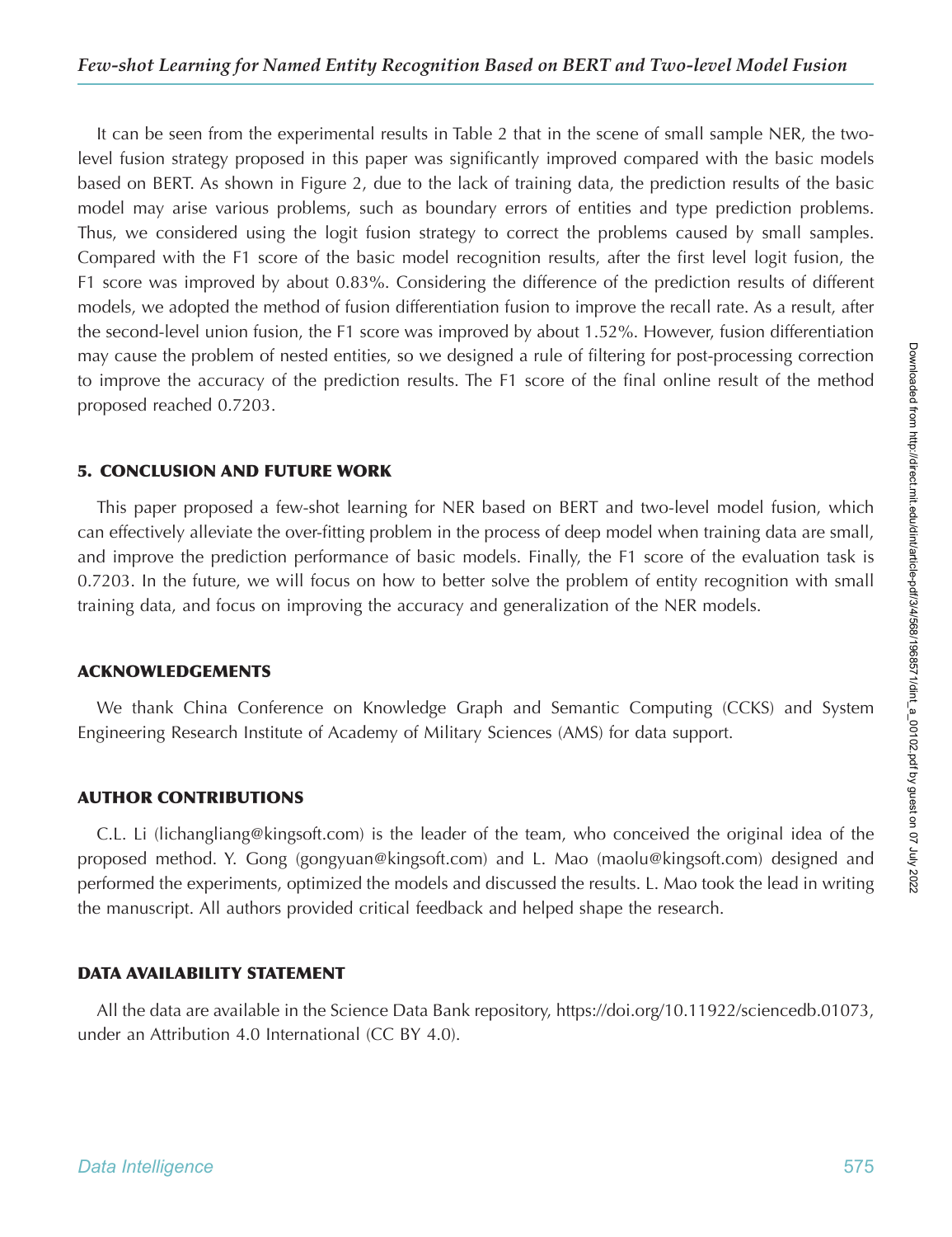# **REFERENCES**

- [1] Li, J., et al.: A survey on deep learning for named entity recognition. IEEE Transactions on Knowledge and Data Engineering, 1–20 (2020). Available at: https://doi.org/10.1109/TKDE.2020.2981314. Accessed 10 May 2021
- [2] Devlin, J., et al.: BERT: Pre-training of deep bidirectional transformers for language understanding. arXiv preprint arXiv:1810.04805 (2018)
- [3] Pang, N., et al.: Transfer learning for scientific data chain extraction in small chemical corpus with joint BERT-CRF model. In: BIRNDL SIGIR, pp. 28–41 (2019)
- [4] Guan, G., Zhu, M.: New research on transfer learning model of named entity recognition. Journal of Physics: Conference Series 1267, No. 012017 (2019)
- [5] Lei, Z., Yi, Z.: Big data analysis by infinite deep neural networks. Journal of Computer Research and Development 53(1), 68 (2016)
- [6] Borthwick, A., Grishman, R.: A maximum entropy approach to named entity recognition. PhD dissertation, New York University (1999)
- [7] Zhou, G., Su, J.: Named entity recognition using an HMM-based chunk tagger. In: Proceedings of the 40th Annual Meeting of the Association for Computational Linguistics, pp. 473–480 (2002)
- [8] Ju, Z., Wang, J., Zhu, F.: Named entity recognition from biomedical text using SVM. In: The 5th International Conference on Bioinformatics and Biomedical Engineering, pp. 1–4 (2011)
- [9] Zhang, S., Zhang, S., Wang, X.: Automatic recognition of Chinese organization name based on conditional random fields. In: 2007 International Conference on Natural Language Processing and Knowledge Engineering, pp. 229–233 (2007)
- [10] Yadav, V., Bethard, S.: A survey on recent advances in named entity recognition from deep learning models. arXiv preprint arXiv:1910.11470 (2019)
- [11] Huang, Z., Xu, W., Yu, K.: Bidirectional LSTM-CRF models for sequence tagging. arXiv preprint arXiv:1508.01991 (2015)
- [12] Collobert, R., et al.: Natural language processing (almost) from scratch. Journal of Machine Learning Research 12(76), 2493–2537 (2011)
- [13] Pennington, J., Socher, R., Manning, C.D.: Glove: Global vectors for word representation. In: Proceedings of the 2014 Conference on Empirical Methods in Natural Language Processing (EMNLP), pp. 1532–1543 (2014)
- [14] Cai, Q.: Research on Chinese naming recognition model based on BERT embedding. In: 2019 IEEE 10th International Conference on Software Engineering and Service Science (ICSESS), pp. 1–4 (2019)
- [15] Wang, Z., et al.: Named entity recognition method of Brazilian legal text based on pre-training model. Journal of Physics: Conference Series 1550, No. 032149 (2020)